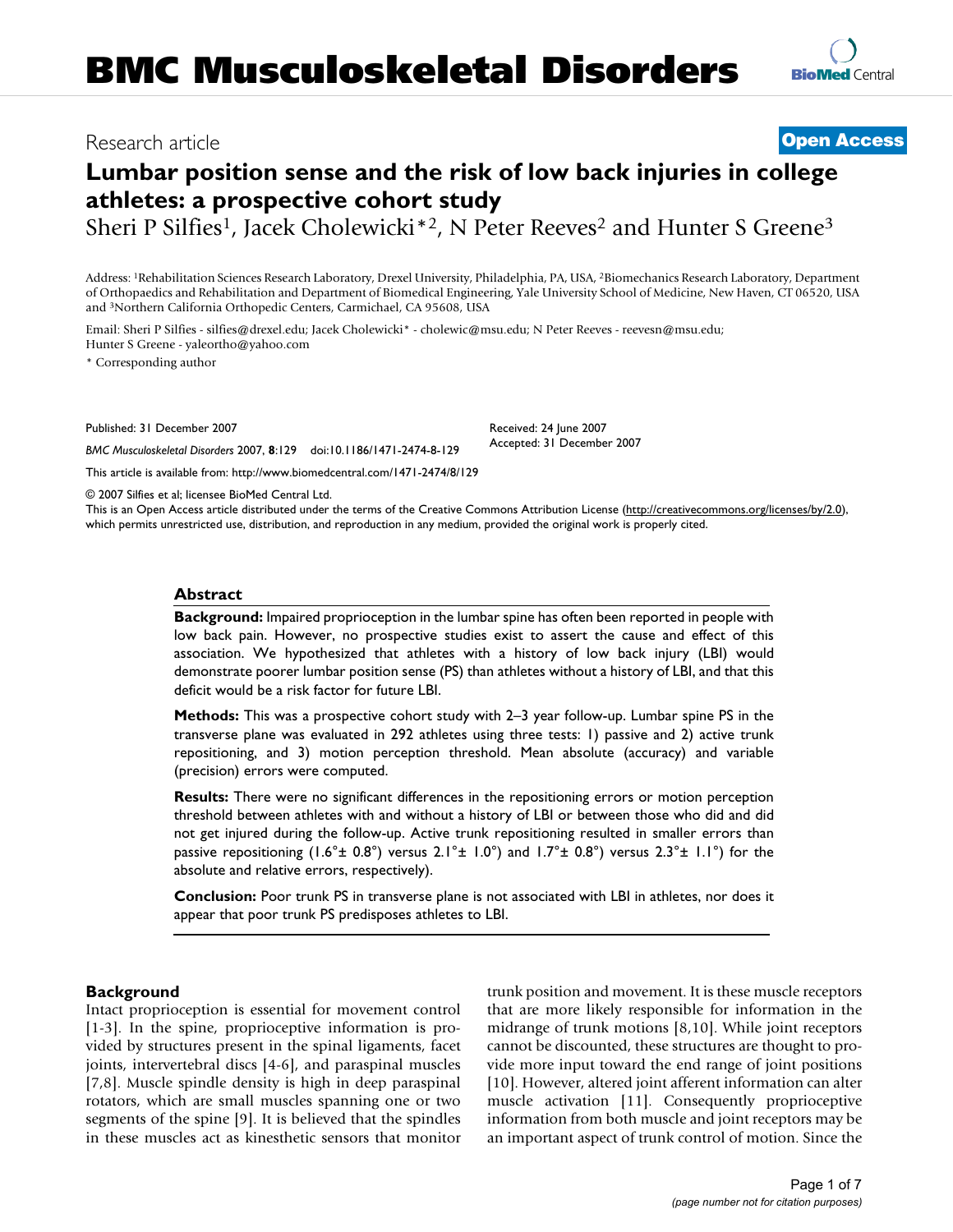overwhelming majority of low back injuries (LBI) in athletes are classified as soft tissue injury, the mechanoreceptors embedded in these tissues could be involved [12-14].

Proprioceptive impairments, reflected by poor joint position sense (PS), have been identified in numerous soft tissue injuries commonly suffered by athletes: anterior cruciate ligament deficiency [15,16], ankle sprains [17], glenohumeral instability [18,19], neck injury [20,21] and low back pain (LBP) [8,22-27]. However, in the LBP literature, the evidence regarding the presence of proprioceptive impairments is not unanimous. Newcomer et al. (2000) [28] reported significantly larger repositioning error in patients with LBP in trunk flexion and significantly lower error in trunk extension when compared to a control group. Field et al. (1991) [29] found less variability in repositioning error in their LBP group and Parkhurst et al. found no correlation between directly measured proprioceptive variables and LBI, but instead reported its association with the asymmetry indices derived from these variables [30]. Finally, several studies demonstrated no proprioceptive impairments in individuals reporting LBP or injury [31-34]. Differences in test conditions (body position, planes of motion, whether or not vestibular system is involved, lower body constraint), and subject characteristics could explain some of the divergent results in the literature.

Despite the above uncertainties, widely reported deficits in postural control [35-39] and altered patterns of muscle response to sudden trunk loading [40-42] among patients with LBP are hypothesized to be, at least in part, the result of injury to mechanoreceptors embedded in the soft tissues surrounding the lumbar spine. However, an alternative hypothesis would be that impaired spinal proprioception is a pre-existing risk factor that predisposes individuals to LBI.

The aims of this prospective study were to 1) examine whether differences in trunk PS exist between individuals with and without a history of LBI, and 2) determine if impairment in trunk PS results from injury or alternatively predisposes athletes to future LBI. Knowledge gained regarding trunk proprioceptive deficits would assist in developing targeted interventions for athletes. We hypothesized that athletes with a history of LBI would demonstrate less accurate and precise trunk repositioning and higher motion perception thresholds. Additionally, athletes with poor trunk PS would have a higher risk of sustaining a LBI than athletes with more accurate and precise trunk PS.

# **Methods**

# *Subjects*

Two hundred and ninety two Yale University athletes from 22 sports were recruited to participate in this study. The athletes represented a homogenous group with respect to age, general health and fitness level. All but 4 subjects were varsity athletes. Two of the 4 subjects participated in club level sports (rugby, martial arts), 1 in weight lifting and 1 was a nationally ranked badminton player. All provided written informed consent as approved by the Yale University's Human Investigations Committee. Prior to experimental testing, subjects completed a questionnaire containing personal data (age, height, weight, sport, years of participation at varsity level, past medical history), a 10-cm visual analog pain scale (0–100) [43], Roland Morris Disability Scale (0–24) [44], and additional questions regarding any previous LBI and recovery.

Incidence of LBI was recorded during a 2–3 years followup period. It varied slightly for each athlete due to the time elapsed between the testing session and graduation from college. During the follow-up, participating athletes received regular electronic mailings to ascertain their LBI status and to insure a high capture rate of LBI. Our operational definition of an injury was any LBP that caused the athlete to seek medical attention (physician, athletic trainer, or physical therapist) and to miss at least 3 days of participating in their sport or training routine. All inclusion and exclusion criteria were based on self-reported data, which were verified with training room and team physician records.

# *Procedures*

Lumbar spine PS in the transverse was evaluated using a specially built apparatus similar to the one used by Taimela et al. [25] (Fig. 1). It was designed to produce passive motion of the lumbar spine in the transverse plane. The resolution of the angular measurement of this apparatus was less than 0.01° and the accuracy obtained from the calibration curve was 0.35°. Subjects were positioned in the apparatus so that the vertical pivot axis coincided with the imaginary line drawn between the apex of the iliac crest and greater trochanter. Their arms were crossed with hands resting on opposite shoulders to eliminate cueing of lower body movement. The subject's legs rested on the feet support, creating a 90° knee angle. The seat was driven by a stepper motor at a steady slow rate to minimize tactile cueing. The contribution of the vestibular system was eliminated by securing the upper body to the backrest with a 4-point seatbelt. The subjects performed all trials with closed eyes. Auditory cues produced by the stepper motor were masked by background noise from a buzzer.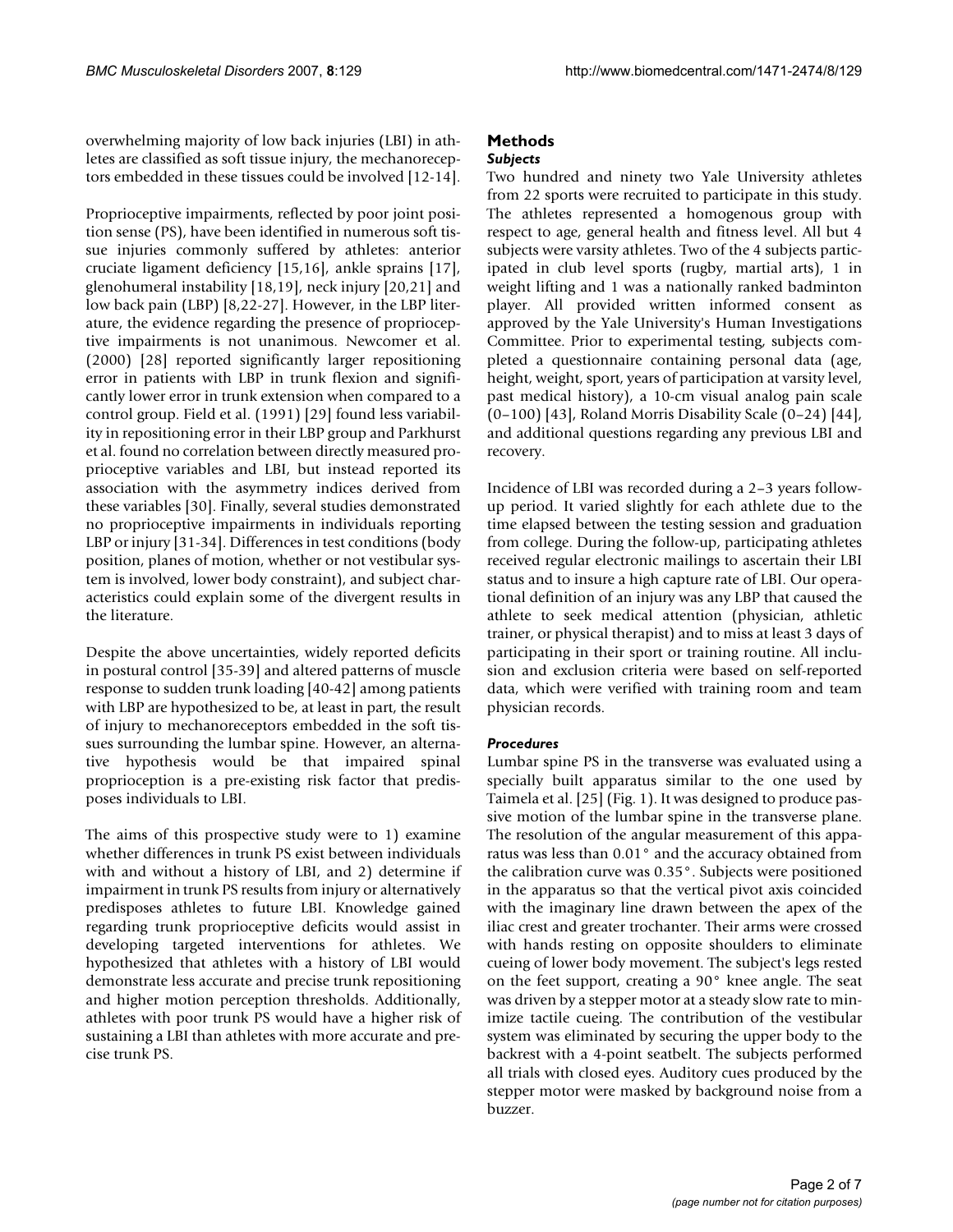

#### **Figure 1**

Apparatus. A subject positioned in the trunk position sense testing apparatus, such that a pivot axis coincided with the imaginary line drawn between the apex of the iliac crest and greater trochanter. The upper body was fixed to the backrest with a 4-point harness.

Three tests were performed: 1) passive and 2) active repositioning to neutral (zero degrees of trunk rotation) and 3) motion perception threshold (MPT). In all tests, subjects were given 2 practice trials in each direction and verbal feedback of their error. This was followed by 10 trials randomized for direction (5 trials in each direction). Subjects stayed in the apparatus between the tests and were coached not to change their seated position. None of the athletes reported any discomfort during testing.

The seat drive could be disengaged from the motor with a clutch to allow both passive (motor driven return) and active trunk repositioning tests. In either case, subjects were initially rotated 20° away from the neutral spine posture at 2.2°/sec and briefly held in that position (2.0 sec). In the passive test, subjects were then slowly rotated towards the original position by the stepper motor at  $1.0^{\circ}/sec$  [30]. In the active test, subjects rotated themselves back to neutral after the clutch was disengaged from the motor drive. In both tests, subjects recorded their perceived neutral position by pressing the hand held switch, which also stopped the apparatus.

The MPT test measured the smallest amount of rotation a subject could perceive. Starting in the neutral (zero) position, subjects were rotated either clockwise or counterclockwise at a constant rate of 0.1°/sec. As soon as the motion was perceived, subjects stopped the rotation by pressing the switch and immediately stated the direction of movement. Subjects were returned to the neutral position following each trial. To avoid undesirable score variations from combining the MPT with directional motion perception, in only those trials, in which subjects correctly identified the direction of motion, was the degree of rotation recorded [30]. Testing continued until 5 data points were recorded for each direction of rotation.

## *Data Analysis*

Repositioning accuracy was the difference between neutral  $(0^{\circ})$  and the actual position the subject indicated as neutral. Using the mean absolute repositioning error, we found no significant differences between left and right rotations, so the data were combined to create ten measurements for each test. Of the 10 measurements, the 2 highest errors were eliminated to reduce variability and the mean of 8 measures was used for analysis. Two types of error were calculated for active and passive repositioning: absolute error (AE) and variable error (VE). AE is a measure of accuracy and represents the mean absolute value of the deviation between subjects' perceived neutral position and the actual neutral position without regard for direction of the error. The VE is a measure of precision and represents the average deviation of each trial from subjects' mean score. The MPT was the smallest amount of rotation from the neutral position that was perceived by the subject.

To address both hypotheses, a MANOVA was used for 2 repositioning parameters (AE and VE) with 3 betweensubject factors 1) history versus no history of LBI, 2) injury versus no injury during the follow-up period, 3) gender, and 1 within-subject factor of test mode (passive versus active). When the MANOVA demonstrated a significant effect, univariate post-hoc tests were employed. A 3-way ANOVA was performed to determine group differences for MPT with 1) history versus no history of LBI, 2) injury versus no injury during the follow-up period, and 3) gender as the 3 factors. All statistical analyses were performed in Minitab (Minitab Inc., State College, PA).

All measures of trunk PS (active and passive AE, VE, and MPT) were examined for within-session repeatability using intra-class correlation coefficients (ICC) model (2, k) and standard error of measurement (SEM) [45]. For this purpose, the averages of the first five and the last five trials served as the test-retest values for all athletes.

# **Results**

Our results reflected 292 college athletes who could be undoubtedly classified as injured or not injured based on the availability of records and our definition of injury. Their characteristics are presented in Table 1. At the start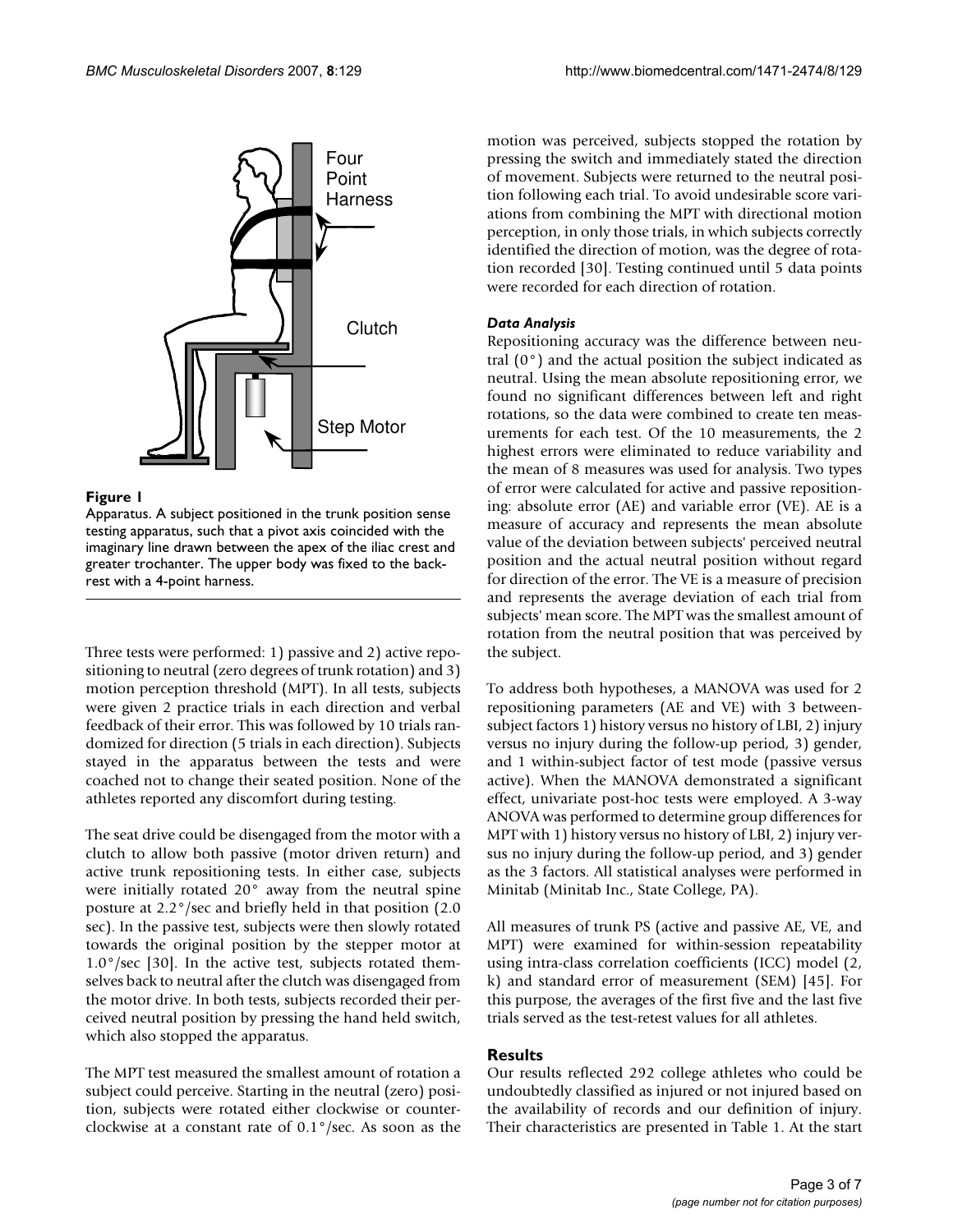|                                        |                          |             | Injury Status at the Start of Study ( $n = 292$ ) |             |                | Injured During Follow-up |  |
|----------------------------------------|--------------------------|-------------|---------------------------------------------------|-------------|----------------|--------------------------|--|
|                                        | No Hx LBI $(n = 232)$    |             | $Hx$ LBI (n = 60)                                 |             | LBI $(n = 31)$ |                          |  |
| Gender                                 | F                        | M           | F                                                 | M           |                | M                        |  |
| Number (n)                             | <b>II5</b>               | 117         | 33                                                | 27          | 16             | 15                       |  |
| Age (yrs)                              | 19.4(1.0)                | 19.3(1.3)   | 19.4(1.0)                                         | 19.9(3.0)   | 19.3(0.9)      | 19.6(1.2)                |  |
| Height (cm)                            | 169(7)                   | 183(8)      | 172(8)                                            | 183(7)      | 174(7)         | 186(7)                   |  |
| Weight (kg)                            | 64.9(8.6)                | 79.7 (11.5) | 67.4(8.1)                                         | 82.7(15.3)  | 69.5(8.3)      | 88.8 (14.9)              |  |
| Time Post Injury (months) <sup>+</sup> | $\overline{\phantom{m}}$ | --          | 24.0(22.6)                                        | 21.0(17.5)  | --#            | --#                      |  |
| VAS $(0-100)$ <sup>+</sup>             | $\overline{\phantom{m}}$ | --          | 69.0(14.1)                                        | 57.5 (22.2) | --#            | --#                      |  |
| RMQ (0-24)§                            | $- -$                    | --          | 5.5(3.8)                                          | 5.2(5.2)    | --#            | --#                      |  |

**Table 1: Characteristics of athletes with no history of low back injury (No Hx LBI) and with a history of low back injury (Hx LBI) at the start of study, and the athletes who sustained injury during the follow-up period (LBI during follow-up)\*.**

\*Data represent means (SD).

†Time Post Injury = number of months between the last LBI and testing.

‡VAS = visual analog pain scale (0–100) at time of injury (higher score means greater amount of pain).

§RMQ = Roland Morris Disability Questionnaire (0–24) at time of injury (higher score means greater level of disability).

#Subjects were not re-tested during the follow-up period.

of the study, 60 athletes (21%) had a history of LBI within the last five years. Majority of them (43(72%)) sustained only a single LBI episode whilst the remainder had multiple episodes. During the follow-up period, 31 athletes (11%) became injured (Table 1). Of these, 12 athletes (39%) had a history of LBI. The athletes injured during follow-up were significantly ( $p < 0.01$ ) taller (1.80(0.09) m vs. 1.76(0.10) m) and heavier (78.9(15.3) kg vs. 72.0(12.4) kg) than the uninjured athletes. The effects of history and subject characteristics on LBI were addressed in a previous publication [46]. The current report focuses solely on trunk PS data.

All data met assumptions of normality (Anderson-Darling test, Minitab, Inc.). The initial MANOVA returned no significant differences in trunk repositioning error in the transverse plane between the athletes with and without a history of LBI ( $p = 0.25$ ) or between those who did and did not sustain a LBI during the follow-up period ( $p =$ 0.63) (Table 2). However, significant effects of test mode (passive or active) ( $p < 0.01$ ) and gender ( $p = 0.04$ ) were present. The post-hoc univariate analyses revealed that the athletes were significantly more accurate (AE,  $p < 0.01$ ) and precise (VE,  $p < 0.01$ ) in the active trunk repositioning tests as compared to the passive tests (Figure 2). Males were slightly (0.15°), but significantly less accurate (AE, p  $= 0.02$ ) and less precise (VE,  $p = 0.01$ ) than females (Figure 3).

There were no significant effects of any of the factors on MPT. On average, all athletes perceived their trunk rotation at  $1.1^{\circ}$  (SD =  $1.0^{\circ}$ ).

The within-session reproducibility of the active and passive repositioning tests was good  $(0.47 < ICC < 0.61)$ , 0.57° < SEM < 0.73°, Table 3). The reproducibility of MPT was excellent with ICC =  $0.89$  and SEM =  $0.34^\circ$  (Table 3).

#### **Discussion**

There is inconsistency in the literature with regards to impairment in trunk PS and LBP. Some studies have found impairment [8,22-27], whilst others have not [31- 34]. Because of these inconsistencies, it was not possible to state objectively whether LBP was associated with impairment in trunk PS. To address this problem, we designed a large prospective study with a homogenous subject population using a similar protocol to that of Taimela, Leinonen, and colleagues [25-27]. This protocol

**Table 2: Average (AE) and variable (VE) trunk repositioning errors in the active and passive tests for athletes with or without history of low back injury (No/Hx LBI), and for athletes who did or did not sustained injury during the follow-up period (No/LBI)\*.**

|                       |                      | <b>Active AE</b>     |                         | Passive AE           |                      | <b>Active VE</b>     |                      | Passive VE           |  |
|-----------------------|----------------------|----------------------|-------------------------|----------------------|----------------------|----------------------|----------------------|----------------------|--|
|                       | No LBI               | LВI                  | No LBI                  | LBI                  | No LBI               | LBI                  | No LBI               | LBI                  |  |
| No Hx LBI<br>$Hx$ LBI | .6(0.8)<br>l.6 (0.6) | 1.7(0.7)<br>1.4(0.7) | 2.1(1.0)<br>$2.2$ (1.1) | 2.1(0.7)<br>2.2(1.4) | 1.7(0.8)<br>1.7(0.6) | 1.8(0.7)<br>1.5(0.8) | 2.3(1.0)<br>2.4(1.1) | 2.3(0.8)<br>2.3(1.3) |  |

\*Data represent means (SD).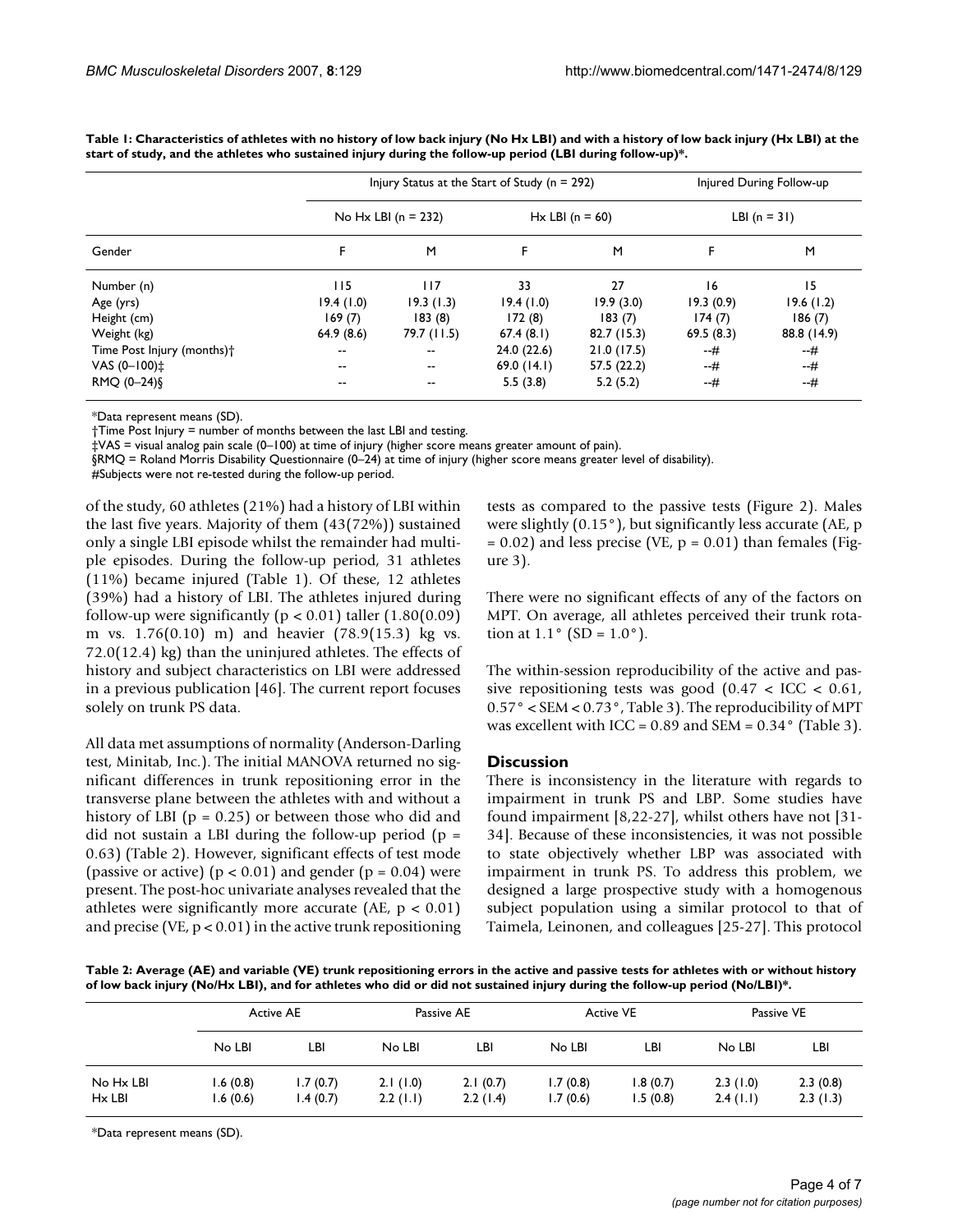

#### Figure 2

Significant differences existed between the active and passive measurements of trunk repositioning errors ( $p < 0.01$ ). These differences were present in both average (AE) and variable (VE) errors. Data represents means with standard deviation bars (pooled across all trials and test modes).

has the advantage in that it isolates proprioception to trunk sensory receptors, while other inputs from lower extremities, vision, and the vestibular system are removed. Given the results of this study, we would conclude that impaired trunk PS is not associated with LBP. It appears that the majority of back injuries in athletes do not involve significant disruption of trunk PS, nor does it appear that poor trunk PS predisposes athletes to LBI. In comparison to previous studies, our results are strengthened by the use of a large homogenous subject group,



#### Figure 3

Significant differences existed in trunk repositioning accuracy between males and females ( $p = 0.04$ ). These differences were present in both average (AE) and variable (VE) errors. Data represents means with standard deviation bars (pooled across all subjects and trials).

**Table 3: Within-session repeatability\* of average (AE) and variable (VE) trunk repositioning errors in the active and passive tests and motion perception threshold (MPT) measures.**

|                  | ICC(2, k) | SEM (deg) |  |
|------------------|-----------|-----------|--|
| <b>Active AF</b> | 0.61      | 0.57      |  |
| Passive AF       | 0.58      | 0.73      |  |
| <b>Active VF</b> | 0.47      | 0.58      |  |
| Passive VE       | 0.59      | 0.69      |  |
| MPT              | 0.89      | 0.34      |  |

\*Repeatability was quantified with intra-class correlation coefficient (ICC) and standard error of measurement in degrees (SEM).

measurement of several aspects of trunk proprioception, isolation of the trunk from lower extremity input and standardization of the range of movement of each subject around the neutral trunk position.

It is possible that our athlete population differs from the general population used in others studies with positive findings. Perhaps, factors such as age or fitness levels can account for the differences between the LBP and healthy controls. Proprioception declines with age [47,48] and more fit individuals may have more accurate joint PS. This notion has been supported by research demonstrating better knee MPT in trained gymnasts versus healthy non gymnasts [49].

It is also possible that other planes of motion can be affected more by LBP than the transverse plane used in our study. However, it should be noted that a number of the positive studies documented impairment in this plane [25-27]. So it would be expected that if impairment exists, it would also be found in the transverse plane of motion.

If impairment in trunk PS was strongly related to LBP, the findings in the literature would be more consistent. O'Sullivan *et al.*[23] suggested that the non-homogeneity of patients in terms of their specific pathologies may be responsible for the conflicting findings in research on trunk PS and LBP. The majority of injuries suffered by the athletes in our study were classified by health professionals in general terms as sprains or strains, and we did not attempt to diagnose these injuries further. It could be that impairment in trunk PS is specific to a particular patient population and/or pathology. This is still a possibility that needs to be investigated further.

It is unlikely that measurement limitations in our study could be responsible for the lack of differences in trunk PS between the athletes with and without a history of LBI or those who did and did not get injured during the followup. Our measurement errors (SEM) varied from 0.34° to 0.73° for the various test modes, and are in line with similar studies reporting diminished trunk PS in the LBP pop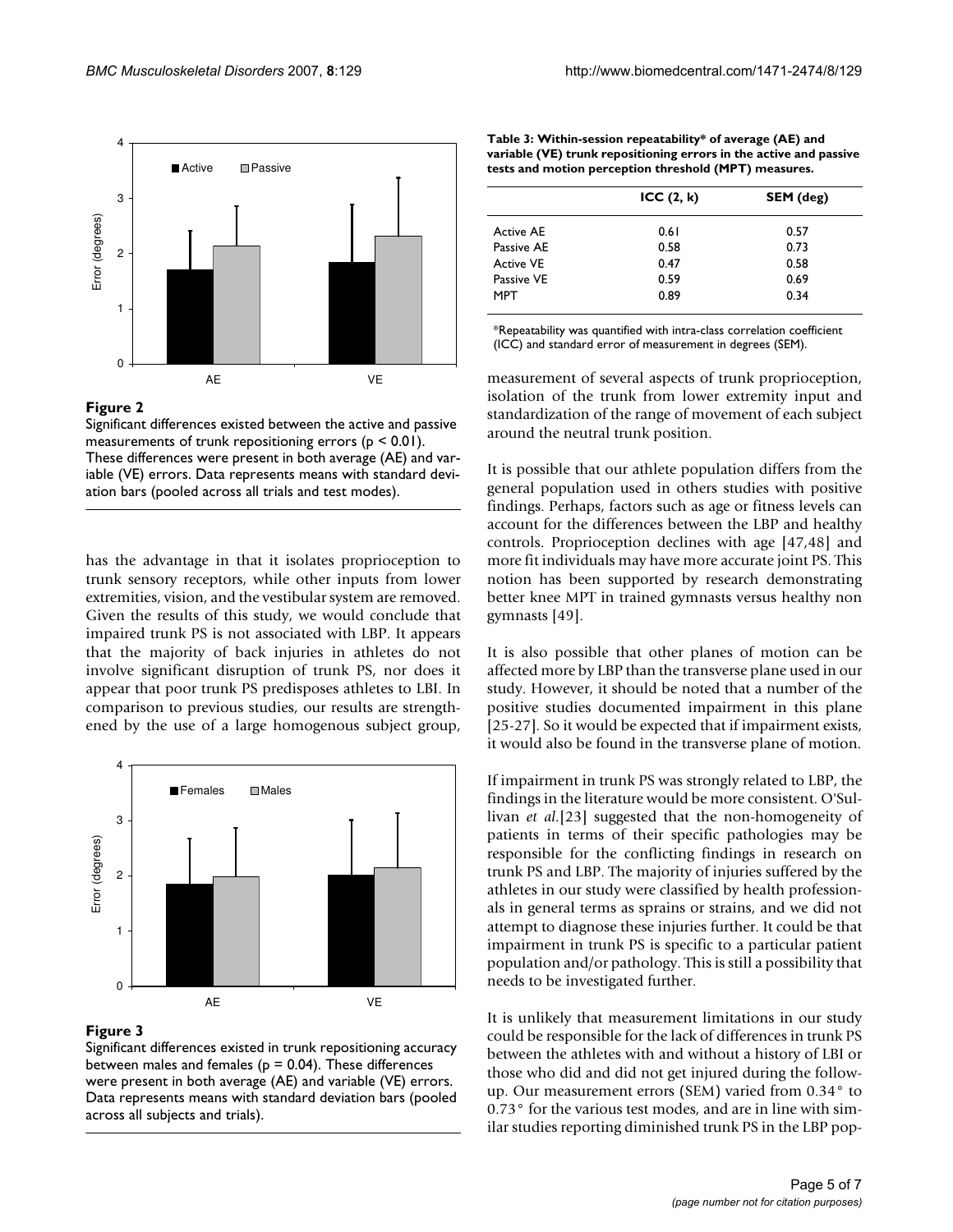ulations [25,30]. The magnitude of repositioning errors and the MPT obtained in the present study was also compatible with control groups in previous research (between 0.8° and 1.6°) [25,30]. More importantly, however, since our method was sufficiently sensitive to detect the differences in trunk repositioning accuracy between the active and passive testing modes (to be discussed shortly), it is likely that our data truly reflect the lack of impairment in athletes with a history of LBI. With similar confidence in our prospective study design, we can also reject the hypothesis that impaired trunk PS is a risk factor for sustaining a LBI in athletes.

Results from our study suggest differences between active and passive testing modes. Similarly to most of the relevant literature [50-56], we too found that active trunk repositioning resulted in smaller errors than passive trunk repositioning. It is generally agreed that afferent input from muscle spindle, encoding information tied to active movement, is in part responsible for a more accurate and precise joint PS in the active testing mode. However, other mechanisms, such as central corollary discharge, can be also used in a feedforward mechanism to assist in the reproduction of joint position [54].

Data from the current study revealed small gender differences in favor of females having slightly more accurate and precise trunk PS. However, clinical significance of differences in trunk repositioning error smaller than 0.15° is probably negligible. Thus, these findings should be interpreted more in line with other literature, which reported no gender differences [25,57].

# **Conclusion**

Many athletic rehabilitation programs emphasize proprioception training as it is believed that impaired joint PS may be a major risk factor for recurrent injuries [2,58]. While it is true that a history of LBI was the single best predictor of future LBI in athletes [14], based on our data, the mechanism mediating such injuries is not likely an impairment in trunk PS. Even in the present study, the athletes with a history of LBI had a 3-times greater risk of sustaining a LBI during the follow-up [46], but their trunk PS was not different from the athletes who had no history of LBI or those who did not sustain a LBI during the follow-up. If impairments in trunk PS exist during acute stages of LBI, they appear to recover relatively rapidly and do not constitute a risk factor for recurrent LBI.

# **Competing interests**

The author(s) declare that they have no competing interests.

# **Authors' contributions**

All of the authors were involved with data collection, analysis, interpretation of results, and manuscript preparation. In addition, JC designed the study and secured funding. All authors read and approved the final manuscript.

## **Acknowledgements**

This study was made possible by the NIH Grant R01 AR46844 from the National Institute of Arthritis and Musculoskeletal and Skin Diseases.

## **References**

- 1. Laskowski ER, Newcomer-Aney K, Smith J: **[Proprioception.](http://www.ncbi.nlm.nih.gov/entrez/query.fcgi?cmd=Retrieve&db=PubMed&dopt=Abstract&list_uids=10810764)** *Phys Med Rehabil Clin N Am* 2000, **11:**323-340.
- 2. Lephart SM, Pincivero DM, Giraldo JL, Fu FH: **[The role of proprio](http://www.ncbi.nlm.nih.gov/entrez/query.fcgi?cmd=Retrieve&db=PubMed&dopt=Abstract&list_uids=9006708)[ception in the management and rehabilitation of athletic](http://www.ncbi.nlm.nih.gov/entrez/query.fcgi?cmd=Retrieve&db=PubMed&dopt=Abstract&list_uids=9006708) [injuries.](http://www.ncbi.nlm.nih.gov/entrez/query.fcgi?cmd=Retrieve&db=PubMed&dopt=Abstract&list_uids=9006708)** *Am J Sports Med* 1997, **25:**130-137.
- 3. Mergner T, Hlavacka F, Schweigart G: **[Interaction of vestibular](http://www.ncbi.nlm.nih.gov/entrez/query.fcgi?cmd=Retrieve&db=PubMed&dopt=Abstract&list_uids=8275243) [and proprioceptive inputs.](http://www.ncbi.nlm.nih.gov/entrez/query.fcgi?cmd=Retrieve&db=PubMed&dopt=Abstract&list_uids=8275243)** *J Vestib Res* 1993, **3:**41-57.
- 4. Bogduk N: **[The innervation of the lumbar spine.](http://www.ncbi.nlm.nih.gov/entrez/query.fcgi?cmd=Retrieve&db=PubMed&dopt=Abstract&list_uids=6226119)** *Spine* 1983, **8:**286-293.
- 5. Holm S, Indahl A, Solomonow M: **[Sensorimotor control of the](http://www.ncbi.nlm.nih.gov/entrez/query.fcgi?cmd=Retrieve&db=PubMed&dopt=Abstract&list_uids=12086817) [spine.](http://www.ncbi.nlm.nih.gov/entrez/query.fcgi?cmd=Retrieve&db=PubMed&dopt=Abstract&list_uids=12086817)** *J Electromyogr Kinesiol* 2002, **12:**219-234.
- 6. Sjölander P, Johansson H, Djupsjöbacka M: **[Spinal and supraspinal](http://www.ncbi.nlm.nih.gov/entrez/query.fcgi?cmd=Retrieve&db=PubMed&dopt=Abstract&list_uids=12086810) [effects of activity in ligament afferents.](http://www.ncbi.nlm.nih.gov/entrez/query.fcgi?cmd=Retrieve&db=PubMed&dopt=Abstract&list_uids=12086810)** *J Electromyogr Kinesiol* 2002, **12:**167-176.
- 7. Brumagne S, Lysens R, Swinnen S, Verschueren S: **[Effect of parasp](http://www.ncbi.nlm.nih.gov/entrez/query.fcgi?cmd=Retrieve&db=PubMed&dopt=Abstract&list_uids=10404575)[inal muscle vibration on position sense of the lumbosacral](http://www.ncbi.nlm.nih.gov/entrez/query.fcgi?cmd=Retrieve&db=PubMed&dopt=Abstract&list_uids=10404575) [spine.](http://www.ncbi.nlm.nih.gov/entrez/query.fcgi?cmd=Retrieve&db=PubMed&dopt=Abstract&list_uids=10404575)** *Spine* 1999, **24:**1328-1331.
- 8. Brumagne S, Cordo P, Lysens R, Verschueren S, Swinnen S: **[The role](http://www.ncbi.nlm.nih.gov/entrez/query.fcgi?cmd=Retrieve&db=PubMed&dopt=Abstract&list_uids=10767813) [of paraspinal muscle spindles in lumbosacral position sense](http://www.ncbi.nlm.nih.gov/entrez/query.fcgi?cmd=Retrieve&db=PubMed&dopt=Abstract&list_uids=10767813) [in individuals with and without low back pain.](http://www.ncbi.nlm.nih.gov/entrez/query.fcgi?cmd=Retrieve&db=PubMed&dopt=Abstract&list_uids=10767813)** *Spine* 2000, **25:**989-994.
- 9. Nitz AJ, Peck D: **[Comparison of muscle spindle concentrations](http://www.ncbi.nlm.nih.gov/entrez/query.fcgi?cmd=Retrieve&db=PubMed&dopt=Abstract&list_uids=2422993) [in large and small human epaxial muscles acting in parallel](http://www.ncbi.nlm.nih.gov/entrez/query.fcgi?cmd=Retrieve&db=PubMed&dopt=Abstract&list_uids=2422993) [combinations.](http://www.ncbi.nlm.nih.gov/entrez/query.fcgi?cmd=Retrieve&db=PubMed&dopt=Abstract&list_uids=2422993)** *Am Surg* 1986, **52:**273-277.
- 10. Gandevia SC, McCloskey DI, Burke D: **[Kinaesthetic signals and](http://www.ncbi.nlm.nih.gov/entrez/query.fcgi?cmd=Retrieve&db=PubMed&dopt=Abstract&list_uids=1374964) [muscle contraction.](http://www.ncbi.nlm.nih.gov/entrez/query.fcgi?cmd=Retrieve&db=PubMed&dopt=Abstract&list_uids=1374964)** *Trends Neurosci* 1992, **15:**62-65.
- 11. Solomonow M: **[Sensory motor control of ligaments and asso](http://www.ncbi.nlm.nih.gov/entrez/query.fcgi?cmd=Retrieve&db=PubMed&dopt=Abstract&list_uids=17045488)[ciated neuromuscular disorders.](http://www.ncbi.nlm.nih.gov/entrez/query.fcgi?cmd=Retrieve&db=PubMed&dopt=Abstract&list_uids=17045488)** *J Electromyogr Kinesiol* 2006, **16:**549-567.
- 12. Keene JS, Albert MJ, Springer SL, Drummond DS, Clancy WG Jr.: **[Back injuries in college athletes.](http://www.ncbi.nlm.nih.gov/entrez/query.fcgi?cmd=Retrieve&db=PubMed&dopt=Abstract&list_uids=2520075)** *J Spinal Disord* 1989, **2:**190-195.
- 13. Nadler SF, Wu KD, Galski T, Feinberg JH: **[Low back pain in college](http://www.ncbi.nlm.nih.gov/entrez/query.fcgi?cmd=Retrieve&db=PubMed&dopt=Abstract&list_uids=9563115) [athletes. A prospective study correlating lower extremity](http://www.ncbi.nlm.nih.gov/entrez/query.fcgi?cmd=Retrieve&db=PubMed&dopt=Abstract&list_uids=9563115) overuse or acquired ligamentous laxity with low back pain.** *Spine* 1998, **23:**828-833.
- 14. Greene HS, Cholewicki J, Galloway MT, Nguyen CV, Radebold A: **[A](http://www.ncbi.nlm.nih.gov/entrez/query.fcgi?cmd=Retrieve&db=PubMed&dopt=Abstract&list_uids=11734495) [history of low back injury is a risk factor for recurrent back](http://www.ncbi.nlm.nih.gov/entrez/query.fcgi?cmd=Retrieve&db=PubMed&dopt=Abstract&list_uids=11734495) [injuries in varsity athletes.](http://www.ncbi.nlm.nih.gov/entrez/query.fcgi?cmd=Retrieve&db=PubMed&dopt=Abstract&list_uids=11734495)** *Am J Sports Med* 2001, **29:**795-800.
- 15. Carter ND, Jenkinson TR, Wilson D, Jones DW, Torode AS: **[Joint](http://www.ncbi.nlm.nih.gov/entrez/query.fcgi?cmd=Retrieve&db=PubMed&dopt=Abstract&list_uids=9298555) [position sense and rehabilitation in the anterior cruciate lig](http://www.ncbi.nlm.nih.gov/entrez/query.fcgi?cmd=Retrieve&db=PubMed&dopt=Abstract&list_uids=9298555)[ament deficient knee.](http://www.ncbi.nlm.nih.gov/entrez/query.fcgi?cmd=Retrieve&db=PubMed&dopt=Abstract&list_uids=9298555)** *Br J Sports Med* 1997, **31:**209-212.
- 16. Corrigan JP, Cashman WF, Brady MP: **[Proprioception in the cru](http://www.ncbi.nlm.nih.gov/entrez/query.fcgi?cmd=Retrieve&db=PubMed&dopt=Abstract&list_uids=1544962)[ciate deficient knee.](http://www.ncbi.nlm.nih.gov/entrez/query.fcgi?cmd=Retrieve&db=PubMed&dopt=Abstract&list_uids=1544962)** *J Bone Joint Surg Br* 1992, **74:**247-250.
- 17. Garn SN, Newton RA: **[Kinesthetic awareness in subjects with](http://www.ncbi.nlm.nih.gov/entrez/query.fcgi?cmd=Retrieve&db=PubMed&dopt=Abstract&list_uids=3186791) [multiple ankle sprains.](http://www.ncbi.nlm.nih.gov/entrez/query.fcgi?cmd=Retrieve&db=PubMed&dopt=Abstract&list_uids=3186791)** *Phys Ther* 1988, **68:**1667-1671.
- 18. Warner JJ, Lephart S, Fu FH: [Role of proprioception in pathoeti](http://www.ncbi.nlm.nih.gov/entrez/query.fcgi?cmd=Retrieve&db=PubMed&dopt=Abstract&list_uids=8804272)**[ology of shoulder instability.](http://www.ncbi.nlm.nih.gov/entrez/query.fcgi?cmd=Retrieve&db=PubMed&dopt=Abstract&list_uids=8804272)** *Clin Orthop* 1996:35-39.
- 19. Potzl W, Thorwesten L, Gotze C, Garmann S, Steinbeck J: **[Proprio](http://www.ncbi.nlm.nih.gov/entrez/query.fcgi?cmd=Retrieve&db=PubMed&dopt=Abstract&list_uids=14977668)[ception of the shoulder joint after surgical repair for Instabil](http://www.ncbi.nlm.nih.gov/entrez/query.fcgi?cmd=Retrieve&db=PubMed&dopt=Abstract&list_uids=14977668)[ity: a long-term follow-up study.](http://www.ncbi.nlm.nih.gov/entrez/query.fcgi?cmd=Retrieve&db=PubMed&dopt=Abstract&list_uids=14977668)** *Am J Sports Med* 2004, **32:**425-430.
- 20. Loudon JK, Ruhl M, Field E: **[Ability to reproduce head position](http://www.ncbi.nlm.nih.gov/entrez/query.fcgi?cmd=Retrieve&db=PubMed&dopt=Abstract&list_uids=9127919) [after whiplash injury.](http://www.ncbi.nlm.nih.gov/entrez/query.fcgi?cmd=Retrieve&db=PubMed&dopt=Abstract&list_uids=9127919)** *Spine* 1997, **22:**865-868.
- 21. Revel M, Andre-Deshays C, Minguet M: **[Cervicocephalic kines](http://www.ncbi.nlm.nih.gov/entrez/query.fcgi?cmd=Retrieve&db=PubMed&dopt=Abstract&list_uids=2009044)[thetic sensibility in patients with cervical pain.](http://www.ncbi.nlm.nih.gov/entrez/query.fcgi?cmd=Retrieve&db=PubMed&dopt=Abstract&list_uids=2009044)** *Arch Phys Med Rehabil* 1991, **72:**288-291.
- 22. Gill KP, Callaghan M|: [The measurement of lumbar propriocep](http://www.ncbi.nlm.nih.gov/entrez/query.fcgi?cmd=Retrieve&db=PubMed&dopt=Abstract&list_uids=9507628)**[tion in individuals with and without low back pain.](http://www.ncbi.nlm.nih.gov/entrez/query.fcgi?cmd=Retrieve&db=PubMed&dopt=Abstract&list_uids=9507628)** *Spine* 1998, **23:**371-377.